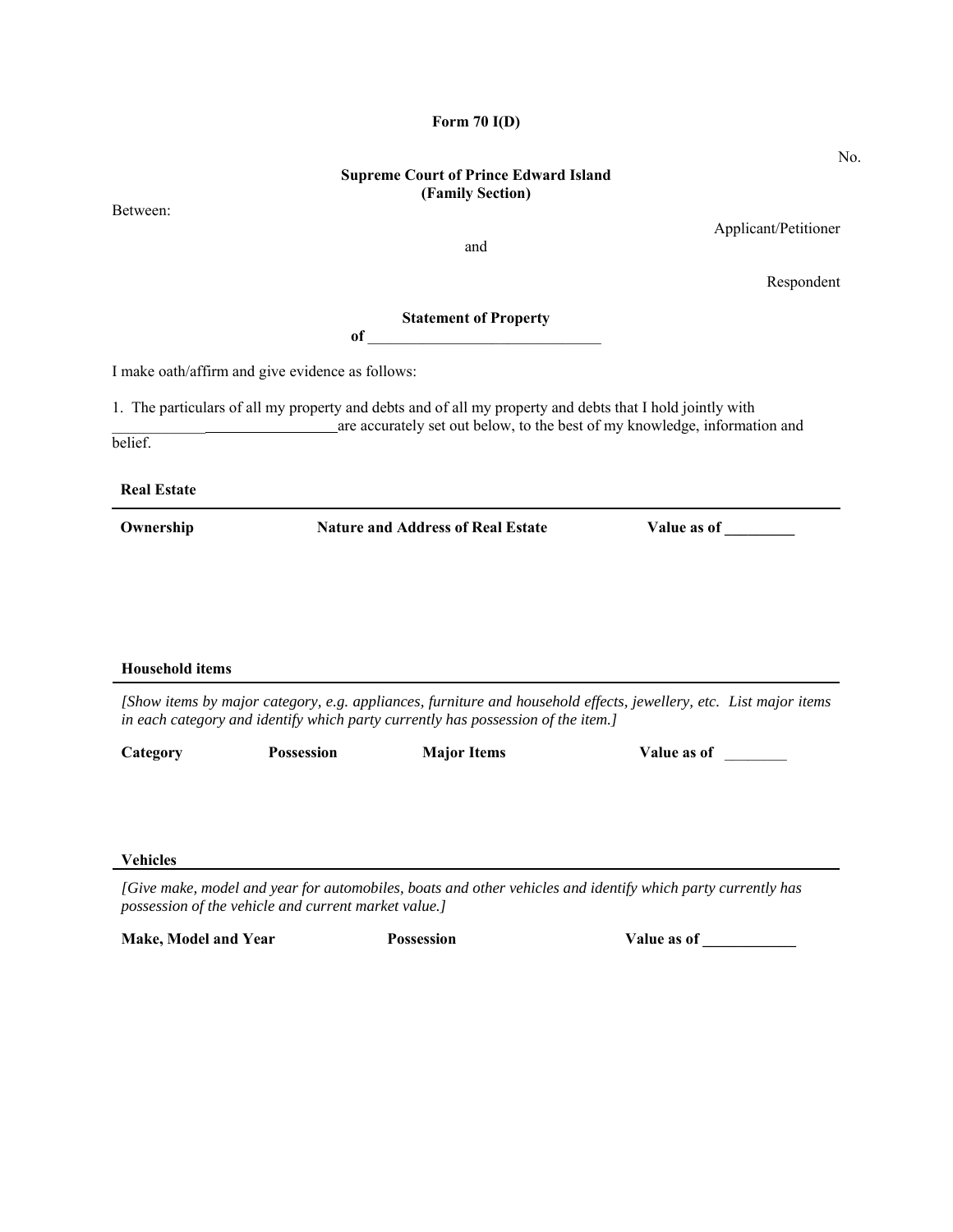### **Pensions**

*[If you have a pension, attach your most recent annual pension statement and any further information you have explaining your pension plan.]* 

| Category  | <b>Institution</b> |                                                                                                 | Value as of                                                                                                         |
|-----------|--------------------|-------------------------------------------------------------------------------------------------|---------------------------------------------------------------------------------------------------------------------|
|           |                    |                                                                                                 |                                                                                                                     |
|           |                    |                                                                                                 |                                                                                                                     |
|           |                    |                                                                                                 |                                                                                                                     |
|           |                    |                                                                                                 |                                                                                                                     |
| R.R.S.P.s |                    |                                                                                                 |                                                                                                                     |
|           |                    | the present amount. Attach any recent statements from the institution where your RRSP is held.] | [If you have a registered retirement savings plan, specify the institution where it is held, the account number and |
| Category  | <b>Institution</b> | <b>Account Number</b>                                                                           | Value as of                                                                                                         |
|           |                    |                                                                                                 |                                                                                                                     |

### **Savings and other accounts**

*[Show all accounts, setting out the type of account, in what names it is held, the financial institution where it is held, the account number and the present amount in the account. Even if there no current balance in the account, provide the particulars and indicate a zero balance. Any other savings or cash holding, other than securities should be shown here.]*

| Category<br>Value as of<br><b>Institution</b><br><b>Account Number</b> |  |
|------------------------------------------------------------------------|--|
|------------------------------------------------------------------------|--|

#### **Securities**

**Category Number Description Estimated Value as of** 

*<sup>[</sup>Show items by category, e.g. shares, bonds, mutual funds, warrants, options, debentures, notes and any other securities and identify if it is held in your name or jointly. Set out category, description, number, and estimated market value.]*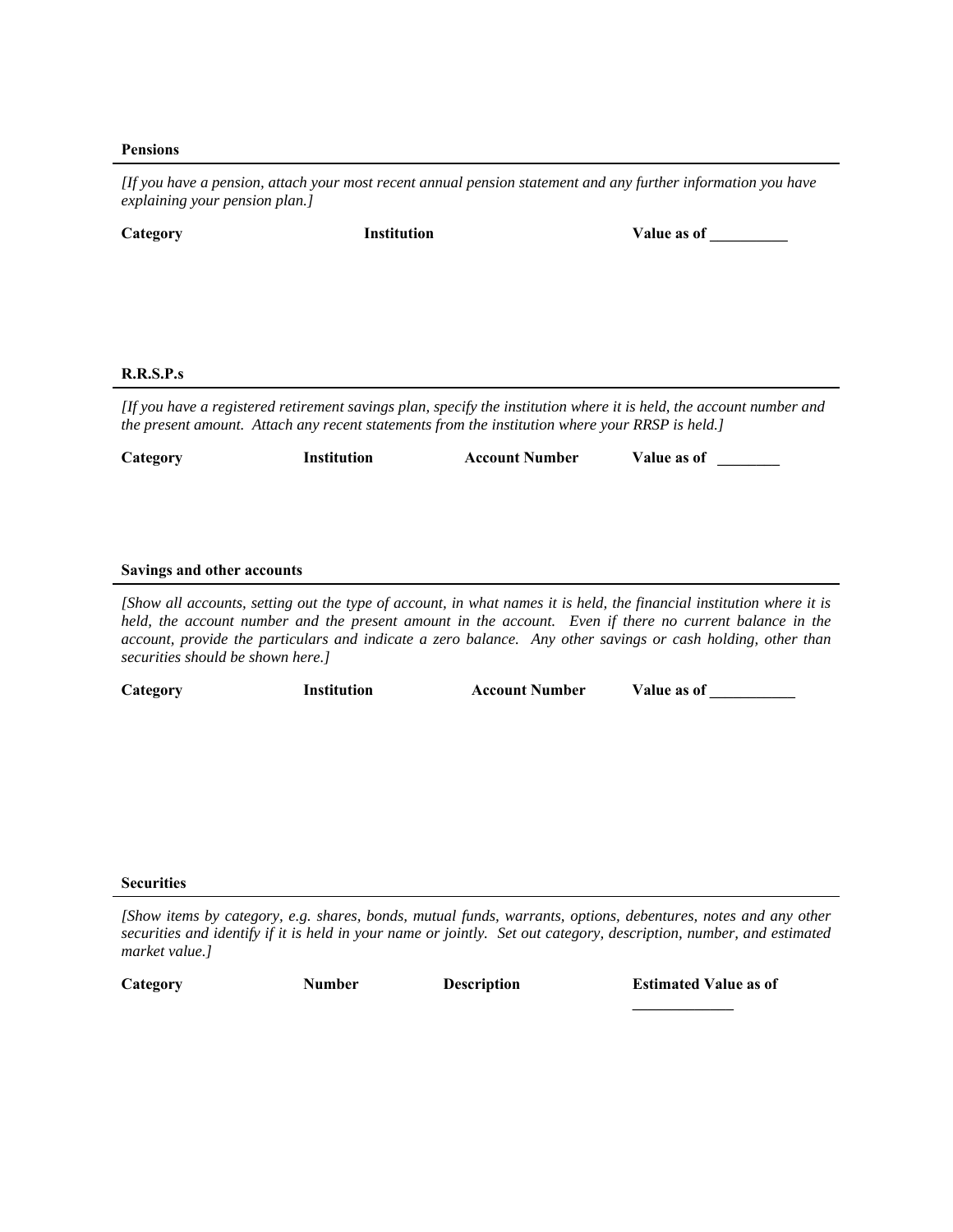## **Life and Disability Insurance**

|                            |                                               | [Set out company, policy number, owner, beneficiary, face amount and cash surrender value, if any.] |                    |                                                                                                                                                                                                                                                                                                                                               |
|----------------------------|-----------------------------------------------|-----------------------------------------------------------------------------------------------------|--------------------|-----------------------------------------------------------------------------------------------------------------------------------------------------------------------------------------------------------------------------------------------------------------------------------------------------------------------------------------------|
| Company                    | Policy No.                                    | <b>Owner Beneficiary</b>                                                                            | <b>Face Amount</b> | <b>Cash Surrender Value as</b>                                                                                                                                                                                                                                                                                                                |
|                            |                                               |                                                                                                     |                    |                                                                                                                                                                                                                                                                                                                                               |
| <b>Accounts Receivable</b> | [Give particulars of all debts owing to you.] |                                                                                                     |                    |                                                                                                                                                                                                                                                                                                                                               |
| <b>Particulars</b>         |                                               |                                                                                                     |                    | Amount as of                                                                                                                                                                                                                                                                                                                                  |
|                            |                                               |                                                                                                     |                    |                                                                                                                                                                                                                                                                                                                                               |
| <b>Business Interests</b>  |                                               |                                                                                                     |                    |                                                                                                                                                                                                                                                                                                                                               |
|                            |                                               | of the firm or company, your interest and its current estimated value.]                             |                    | [Show any interest in a business, whether incorporated or unincorporated, not set out above. Set out the nature                                                                                                                                                                                                                               |
|                            | <b>Nature of Firm or Company</b>              | <b>Interest</b>                                                                                     |                    | <b>Estimated Value as of</b>                                                                                                                                                                                                                                                                                                                  |
|                            |                                               |                                                                                                     |                    |                                                                                                                                                                                                                                                                                                                                               |
|                            |                                               |                                                                                                     |                    |                                                                                                                                                                                                                                                                                                                                               |
|                            |                                               |                                                                                                     |                    |                                                                                                                                                                                                                                                                                                                                               |
|                            |                                               |                                                                                                     |                    |                                                                                                                                                                                                                                                                                                                                               |
| Other                      |                                               |                                                                                                     |                    |                                                                                                                                                                                                                                                                                                                                               |
|                            |                                               | [Show any other property not included in the above categories.]                                     |                    |                                                                                                                                                                                                                                                                                                                                               |
| Category                   |                                               |                                                                                                     |                    | <b>Estimated Value as of</b>                                                                                                                                                                                                                                                                                                                  |
|                            |                                               |                                                                                                     |                    |                                                                                                                                                                                                                                                                                                                                               |
|                            |                                               |                                                                                                     |                    |                                                                                                                                                                                                                                                                                                                                               |
| <b>Debts</b>               |                                               |                                                                                                     |                    |                                                                                                                                                                                                                                                                                                                                               |
|                            |                                               |                                                                                                     |                    | [Show debts by category, e.g. mortgages, loans, credit cards, charges, liens and notes payable. Include any<br>contingent liabilities such as guarantees. Show the identity of any property affected by any mortgages or<br>charges. Set out category, particulars of the debt (including whether a joint debt or not, interest rate, term or |

**Category Institution Particulars** 

*number of payments remaining, any property affected, and present amount.]*

**Amount Owing as of \_\_\_\_\_\_\_\_\_**